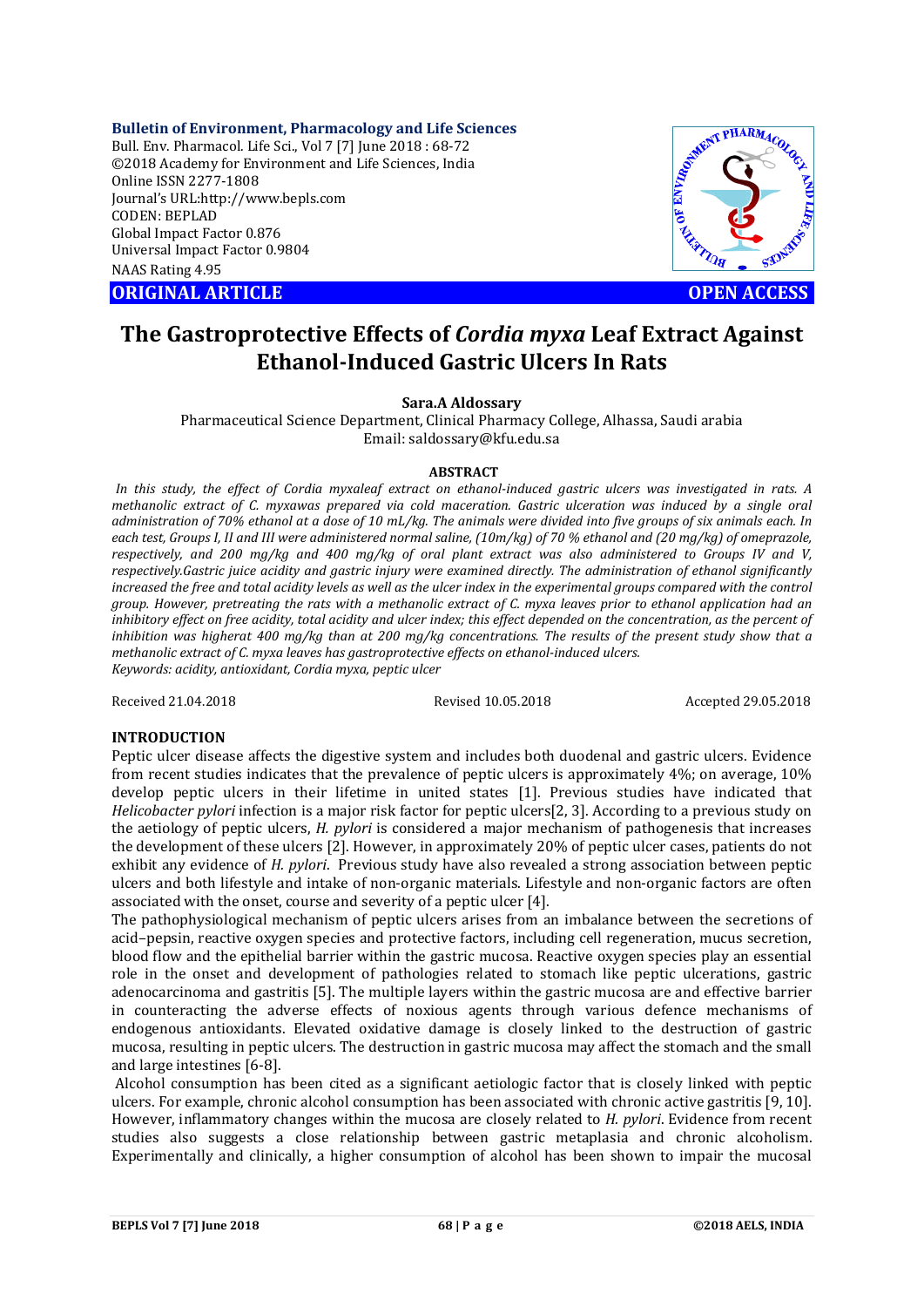barrier and mucosal histology. In this regard, the essential function of the gastric defence system is affected to a great extent by the ulcerogenic effects of alcohol[10].

Different pharmacological therapies are available for the treatment of peptic ulcers [11]; however, many of the medications currently used for the treatment of gastric ulcerations are associated with various side effects such as diarrhoea, osteomalacia and liver damage [12, 13]. As a result, recent pharmacological research in this discipline has focused on the best alternatives available. There has been increasing interest in alternative therapies and natural products, such as plant-based treatments [14, 15]. *Cordia myxa*, from the Boraginaceae family, is a medicinal plant that grows worldwide, including in the Kingdom of Saudi Arabia (KSA). Locally known as 'Bumber'[16], it is popularly used for its efficacy in chest and urinary infections; many other recent records attest to its antioxidant, anti-diabetic and hepatoprotective activities [17, 18].

*C. myxa* has received much attention in the literature because of evidence showing its inhibition efficacy against gastric ulceration in mice [19]. Pharmacological evidence from past studies has shown that *C. myxa* fruit extract exhibits significant gastrointestinal protective and anti-inflammatory effects [19, 20]. Due to its effectiveness and safety as a therapeutic and pharmacological agent as well as its chemical composition, *C. myxa* has been considered a promising herbal drug for the treatment of gastritis. Abdallah et al. suggested that *C. myxa* fruit offers protection against the gastric ulceration and inflammation induced by indomethacin because the plant extract has high mucin- and antioxidative-enhancing properties [19]. In addition, it has been reported that leaf extract of some species of *C. myxa*, including *C. francisci* and *C. serratifolia*, shows anti-inflammatory, anti-arthritic and analgesic effects in rats [21]. The aim of the present study is to investigate the gastroprotective effects of a methanolic extract of *C. myxa* leaves on ethanol-induced ulcers in rats.

# **MATERIALS AND METHODS**

# **Plant material**

*C. myxa*leaves were collected from Al-Hasa, which is in the eastern region of the KSA. The leaves were airdried according to standard protocols. A voucher specimen was kept in the Department of Pharmaceutical Sciences, College of Clinical Pharmacy, King Faisal University, Al-Hasa, KSA (05-17-Apr-CM).

# **Preparation of extract**

The powdered air-dried *C. myxa*leaves (500.0 gm) were exhaustively extracted twice at room temperature (for 5 days) using 3 L of 70% MeOH/H2O. A cold maceration technique was applied at room temperature to protect the potential active ingredients from destruction. The solvent mixture was removed through distillation under vacuum using a rotary evaporator (Rotavapor®), and dried extracts were immediately freeze-dried to obtain the total methanol extract of leaves (43.0 g). This extract was kept at -20°C for the following steps [22].

# **Animals**

The animals were obtained from Animal House, Faculty of Medicine, Assiut University (Assiut, Egypt) and were fed a standard diet with water ad libitum. During the rats were maintained at a 12-hr light: dark cycle. They were fasted for 24 hr before the experiments but had free access to drinking water [22]. Experimental protocols were approved by the scientific research practice committee at Al-Azhar University, Egypt.

Thirty Wistar albino rats of either sex weighing between 140 and 200 g were obtained from the animal house at the College of Clinical Pharmacy, King Faisal University. The animals were housed in polypropylene cages under standard laboratory conditions of temperature (25  $\pm$  2°C) and relative humidity (55% ± 5%) with a 12:12 light-dark cycle. The animals were given a standard rat pellet diet and water ad libitum. They were fasted 24 hours prior to the experiments but had free access to drinking water. Experimental protocols were approved by the scientific research practice committee at King Faisal University, KSA.All procedures were carried out in accordance with institutional guidelines foranimal care and use.

# **Preparation of test samples for bioassay**

Test samples were administered orally to the test animals after suspension in a 0.5% sodium carboxymethyl cellulose (Na-CMC) solution in distilled water.

# **Assessment of antiulcer activity**

The animals were divided into five groups of six animals each. Group I served as a healthy control and received 0.5% Na-CMC solution in distilled water. As the disease group, rats in Group II were administered 70% ethanol orally [23]. Group III served as a standard and was administered 20 mg/kgof omeprazole orally. Groups IV and V were treated orally with 200 mg/kg and 400 mg/kg of a methanol extract of *C. myxa*, respectively. One hour after pretreatment in Groups III, IV and V, the rats were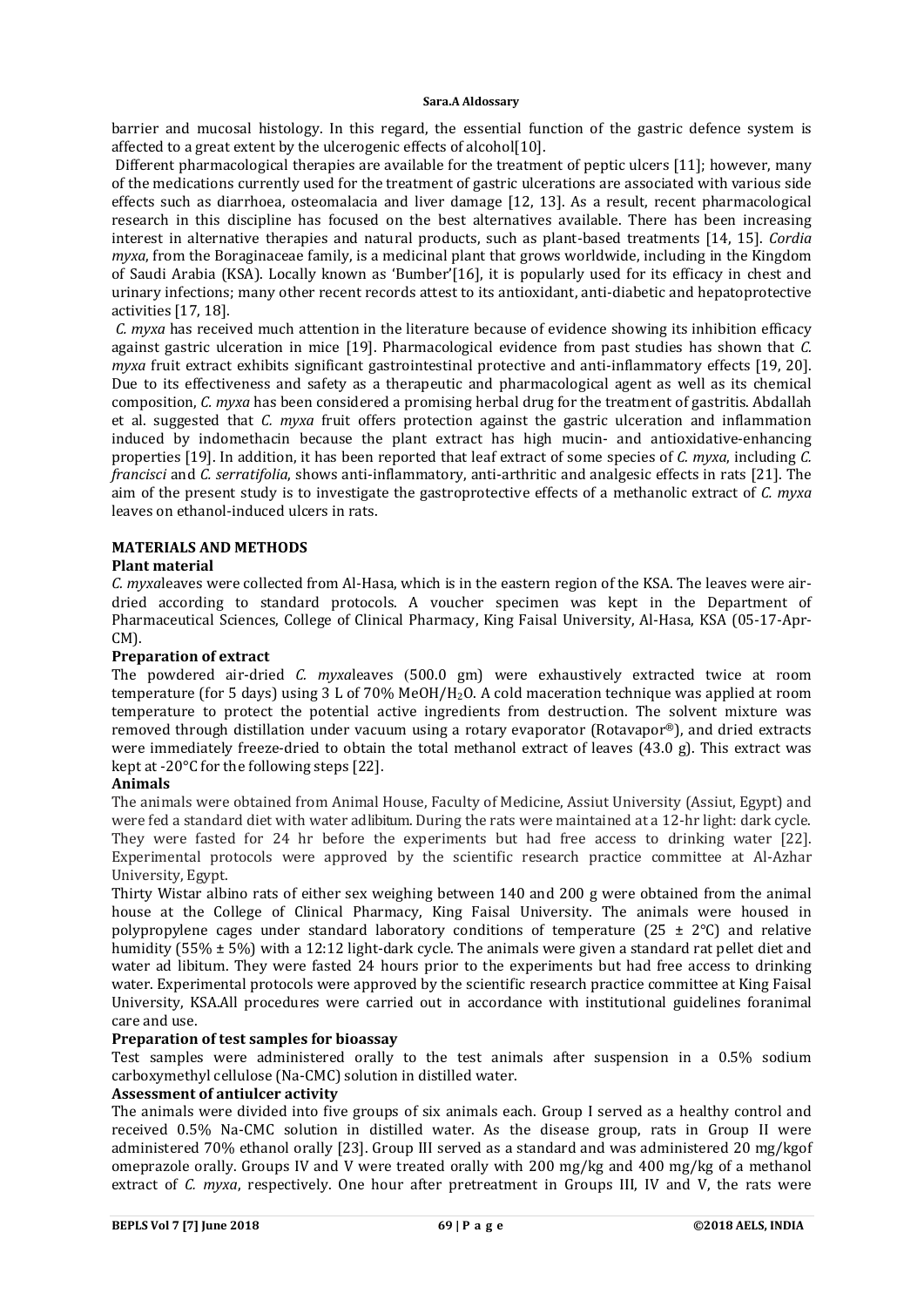administered orally with 70% ethanol (10 mL/kg) in order to induce gastric ulcers.After one hour, the rats were sacrificedunder an overdose of diethyl ether anaesthesia. The stomach of each animal was immediately and carefully excised, keeping the oesophagus closed; the gastric contents were collected and centrifugedat 3000 rpm for 10 min to remove any solid debris and the volume of the supernatant was measured [24].

The volume of the supernatant was measured and expressed as mL/100 g then examined for pH. Each stomach was opened along the greater curvature, the stomachs were washed with ice-cold saline and examined for macroscopical mucosal lesions.Ulcer index (UI) was calculated using an arbitrary scoring system. The ulcerative lesions were classified as follows: normal stomach = 0; spot ulceration = 1.0; haemorrhagic streaks = 1.5 and ulcer = 2 and above.

### **Percentage inhibition of ulceration**

Percentage inhibition of ulceration was calculated as shown below:

UI Control - UI Test

% Inhibition of Ulceration = -------------------------------------------------------- × 100

UI Control

# **Determination of total acidity**

An aliquot of 1 mL of gastric juice diluted with 1 mL of distilled water was taken into a 50 mL conical flask, to which two drops of phenolphthalein indicator were added. The flask was titrated with 0.01 N NaOH until a permanent pink colour was observed. The volume of 0.01 N NaOH consumed was noted. The total acidity was expressed as mEq/L by the following formula

Acidity = Volume of NaOH × Normality × 100/0.1

# **Determination of free acidity**

Instead of a phenolphthalein indicator, Topfer's reagent was used. An aliquot of gastric juices was titrated with 0.01 N NaOH until a canary yellow colour was observed. The volume of 0.01 N NaOH consumed was noted. The free acidity level was calculated by the same formula as that for the determination of total acidity.

# **Statistical analysis**

All the results were expressed as mean  $\pm$  standard error of the mean (SEM). The data were statistically analysed by one-way analysis of variance (ANOVA), and P values < 0.05 were considered significant.

# **RESULTS ANDDISCUSSION**

The findings of the present study revealed an inhibition of gastric ulceration as in figure 1 a result of treatment with *C. myxa* leaf extract, as indicated by the fourth and the fifth samples. The percent inhibition of ulceration in the fifth sample was 72.88%, while in the fourth sample, it was 58.52%. This can be attributed to the varying dosage of *C. myxa*leafextract since the concentration was higher in the fifth sample (400 mg/kg) than in the fourth sample (200 mg/kg). These results further suggest that increasing the dosage of *C. myxa* leaf extract from 200 to 400 mg/kg results in increased inhibition of gastric ulcerations. This is further indicated by the low levels of both free and total acidity, as indicated in Table 1. For instance, for the 200 mg/kg dosage of *C. myxa*, there was gastric ulceration inhibition of 58.52%, 80.47% total acidity and 76.56% free acidity. In comparison, the higher dosage of 400 mg/kg of *C. myxa* extract had 72.88% gastric ulceration inhibition, 67.62% total acidity and 59.27% free acidity. Hence, the results indicate that *C. myxa* could be effective in the management of peptic ulcers disease. The inhibition of gastric ulceration is associated with reduced acidity, so there is reduced corrosion of the mucosal layers. The findings in this experiment are consistent with the results of previous studies in which researchers used fruit C.myxa. A study by Abdallah et al. examined the protective effects of *C. myxa*fruitextract against indomethacin-induced gastric ulcer in rats [19]. The results of their study showed a protective effect within the stomachs of rats administered with *C. myxa* fruit extracts. They further noted that this extract helps to protect against indomethacin-induced gastric ulceration because it has significant antioxidative and mucin-enhancing characteristics[19]. Another study by Ranjbar et al. investigated the effect of *C. myxa* fruit on formalin-induced nociception in mice and found that *C. myxa* fruit extract exhibited an anti-inflammatory effect [17]. These studies support the results of our experiment by indicating the potential effects of *C. myxa* extract as a protective agent against peptic ulcers [17-19].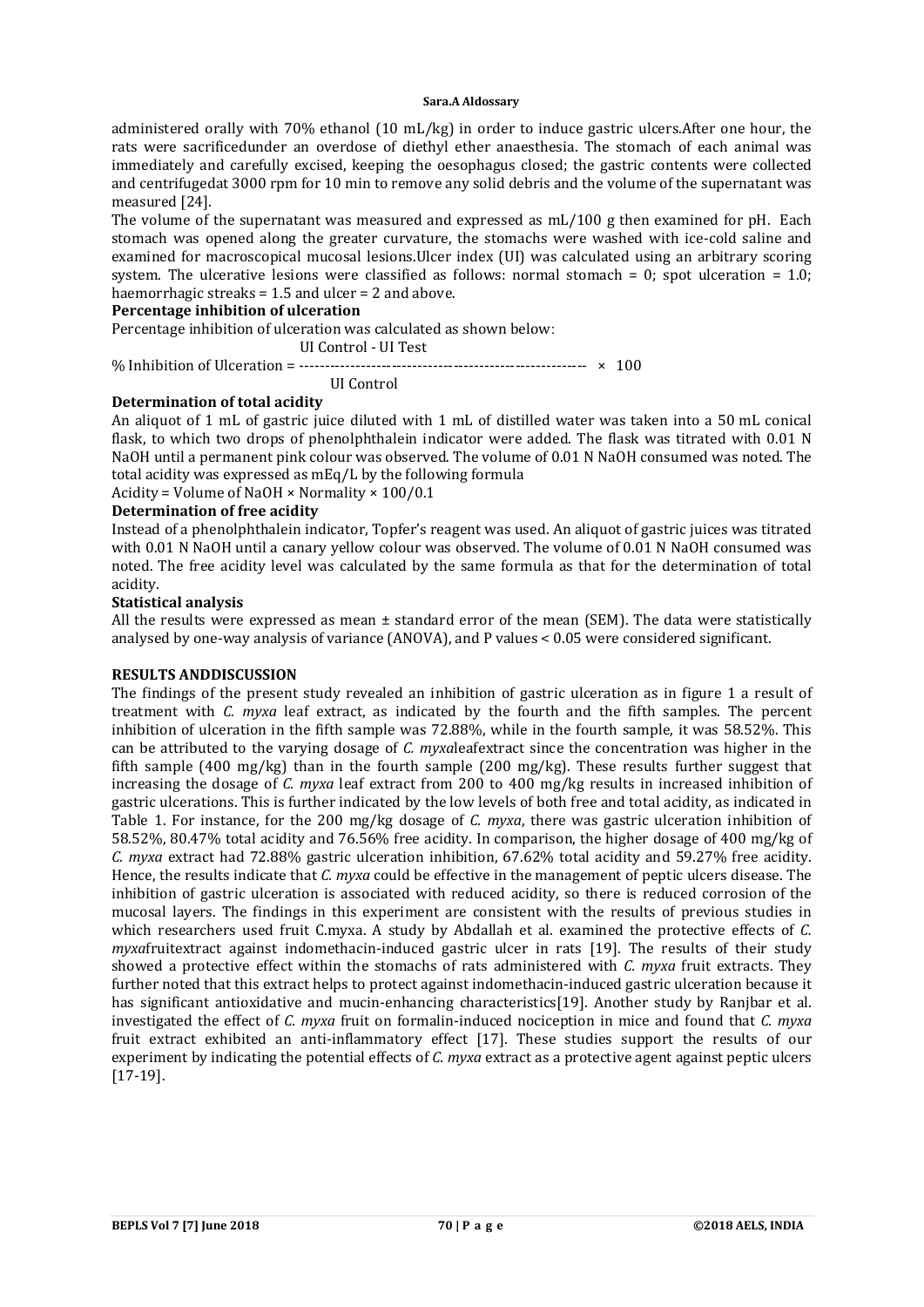**Figure 1:**Aprotective effect of *Cordia myxa* leaves on gastric mucosa lesions induced by ethanol in rats. A: Control group, B: Ethanol group (10 mL/kg), C: *C. myxa* leaves (200 mg/kg), D: *C. myxa* leaves (400 mg/kg).



**Table 1:** Effect of omeprazole treatment in combination with two concentrations of *Cordia myxa* leaf pretreatment on free acidity, total acidity, ulcer index and percent of ulcer inhibition in rats with ethanolinduced ulcers.

| Group        | <b>Treatment</b>                    | Dose                             | Free acidity<br>(mEq/L) | Total acidity<br>(mEq/L) | Mean ulcer<br>index | % of ulcer<br>inhibition |
|--------------|-------------------------------------|----------------------------------|-------------------------|--------------------------|---------------------|--------------------------|
|              | Healthy control (Na-CMC)            | $10 \text{ mL/kg}$               | $110.14 \pm 1.35$       | $117 \pm 1.68$           |                     |                          |
| $\mathbf{H}$ | $group(70\%$<br>Disease<br>ethanol) | $10 \text{ mL/kg}$               | $234.61 \pm 3.09$       | $268 \pm 2.37$           | $10.03 \pm 0.06$    |                          |
| III          | Standard<br>drug<br>(omeprazole)    | $20 \frac{\text{mg}}{\text{kg}}$ | $34.80 \pm 2.32$        | $43.75 \pm 3.94$         | $1.21 \pm 0.09$     | 87.93                    |
| IV           | Methanolic extract of C.<br>түха    | $200 \,\mathrm{mg/kg}$           | $76.56 \pm 4.39$        | $80.47 \pm 7.06$         | $4.16 \pm 0.13$     | 58.52                    |
| V            | Methanolic extract of C.<br>туха    | $400 \,\mathrm{mg/kg}$           | $59.27 \pm 3.61$        | $67.62 \pm 2.79$         | $2.72 \pm 0.27$     | 72.88                    |

Values are expressed as mean  $\pm$  SEM (n = 6). P values < 0.05 were considered statistically significant when Groups IV and V were compared with Group III.

# **CONCLUSIONS**

In conclusion, *C. myxa* extract has been demonstrated through various experiments to positively impact oxidative stress and reduce gastric acidity, thereby increasing the efficacy of gastric ulceration inhibition. Previous studies suggest that C*. myxa* extract could be used as an alternative therapy in the treatment and management of inflammatory conditions, such as peptic ulcers, due to its inhibition efficacy, at least from the results observed in mice. Moreover, this plant extract can be used as a complimentary therapy that allows patients to be treated at reduced doses of standard anti-gastric ulceration drugs, such as omeprazole, thus reducing the side effects of such drugs. However, further investigations need to be conducted to understand the principle of inhibition and the actual mechanism of action at the molecule